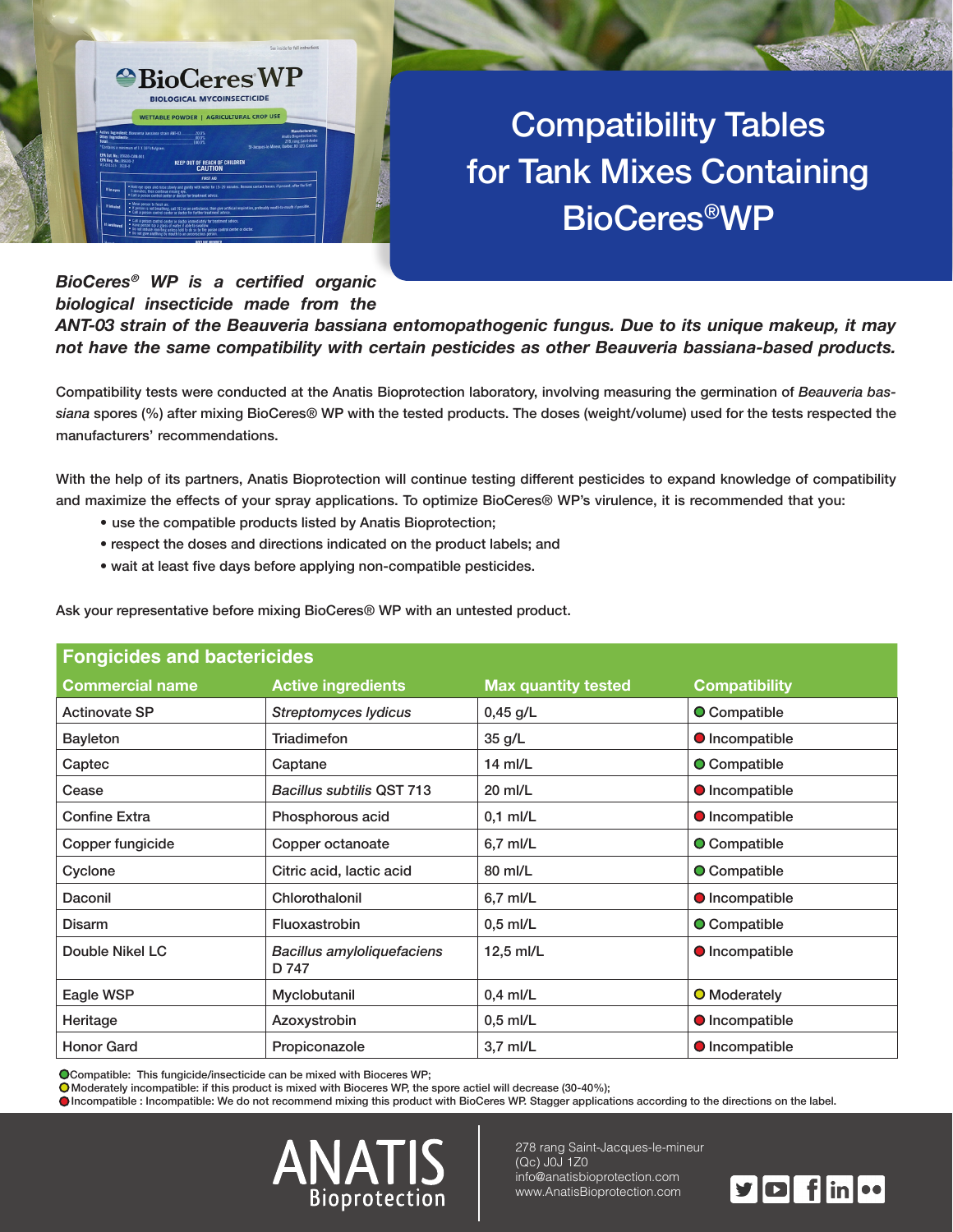### Compatibility tables for tank mixes containing BioCeres<sup>®</sup> WP (contined)

| <b>Fongicides et bactericides</b> |                                                     |                            |                       |
|-----------------------------------|-----------------------------------------------------|----------------------------|-----------------------|
| <b>Commercial name</b>            | <b>Active ingredients</b>                           | <b>Max quantity tested</b> | <b>Compatibility</b>  |
| Kocide                            | Copper hydroxide                                    | 49 ml/L                    | <b>O</b> Compatible   |
| <b>Milstop</b>                    | Potassium bicarbonate                               | 4 g/L                      | <b>O</b> Incompatible |
| M-pede                            | Potassium salts of fatty acids                      | 40 ml/L                    | <b>O</b> Compatible   |
| Prestop                           | Spores of Gliocladium<br>catenulatum J1446          | $2,5$ g/L                  | <b>O</b> Compatible   |
| Procure                           | Triflumizole                                        | 12 g/L                     | <b>O</b> Incompatible |
| Quadris                           | Azoxystrobin                                        | $2,5$ ml/L                 | <b>O</b> Incompatible |
| Quintec                           | Quinoxyfen                                          | $18$ ml/L                  | <b>O</b> Compatible   |
| Ranman                            | Cyazofamid                                          | $0.9$ ml/L                 | O Compatible          |
| Rhapsody ASO                      | <b>Bacillus subtilis QST 713</b>                    | 20 ml/L                    | <b>O</b> Incompatible |
| Subdue                            | Mefenoxam                                           | 0,07 ml/L                  | O Compatible          |
| Suffoil-X                         | Mineral oil                                         | 20 ml/L                    | O Compatible          |
| Triact 70                         | <b>Clarified Hydrophobic Extract</b><br>of neem oil | 20 g/L                     | <b>O</b> Compatible   |

## **Insecticides and miticides Commercial name**  $\qquad$  **Active ingredients Active Max quantity tested Compatibility** Avid Abamectin Abamectin and Abamectin and Abamectin and Avid 1 ml/L and Avid Compatible Conserve Spinosyn Bonder Spinosyn (0,6 ml/L Conserve Compatible Incompatible L/g 0,14 Cyfluthrin Decathlon Diazino 50 W Diazinon 50% | 0,003 ml/L  $\bigcirc$  O Compatible Discus Cyfluthrin, Imidacloprid 2 ml/L Discus Compatible End-All II and II all-End-All II and II all-End-All II all-End-All II all-End-All-End-All-End-All-End-All-End-All-End-All-End-All-End-All-End-All-End-All-End-All-End-All-End-All-End-All-End-All-End-All-End-All-End-All-End-Entrust Compatible Compatible Compatible Compatible Compatible Compatible Compatible Floramite Bifenazate Bifenazate 1 0.6 ml/L Decompatible Compatible Grandevo **Chromobacterium** subtsugae PRAA1-4 3,59 g/L **O** Moderately M-pede **Compatible Leapers** Potassium salts+fatty acid fatter and the M-pede-M-matible **Compatible** Malathion 85E **Malathion** Malathion 20 ml/L **Democration** Democration Malathion Marathon Marathon | Imidacloprid | 1,64 g/L **O** Compatible Merit **Compatible Late Compatible Limidacloprid** Merit 10,05 ml/L **Compatible O** Compatible Oberon **Compatible Limits Compatible Limits Compatible Compatible Limits Compatible Limits Compatible** Olive oil black soap som black of the Soap black of the Soap black of the Soap black of the Soap black of the M Ovation Clofentezine, tetrazine  $\vert 0.2 \text{ m/L} \vert$  Ocompatible Pedestal **Novaluron** Redestal **O** Compatible **Let us** Novaluron **Pedestal Compatible**

Compatible: This fungicide/insecticide can be mixed with Bioceres WP;

 $\bigcirc$  Moderately incompatible: if this product is mixed with Bioceres WP, the spore actiel will decrease (30-40%);

ncompatible : Incompatible: We do not recommend mixing this product with BioCeres WP. Stagger applications according to the directions on the label.



278 rang Saint-Jacques-le-mineur  $(Qc)$  JOJ 1Z0 info@anatisbioprotection.com www.AnatisBioprotection.com